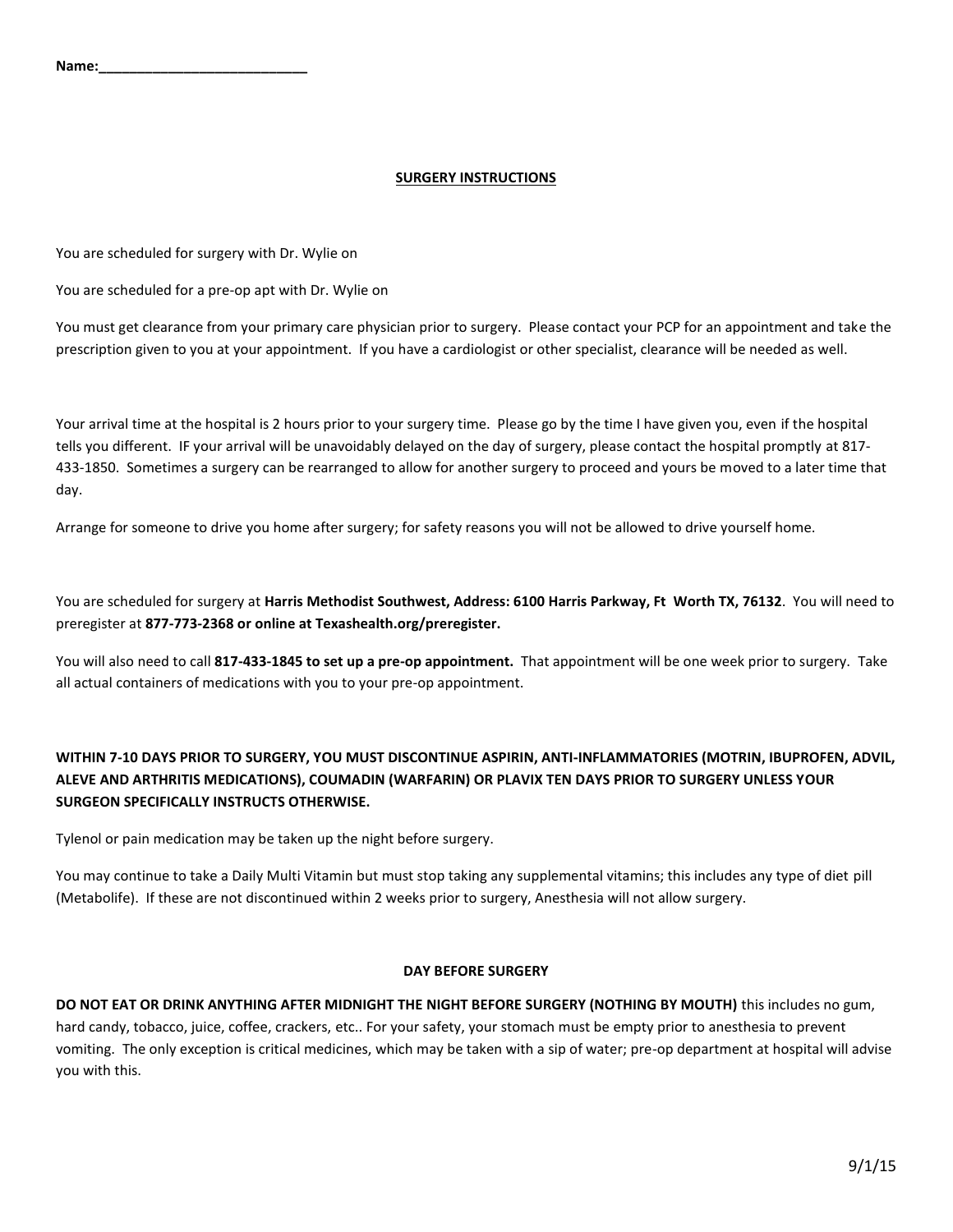### **DAY OF SURGERY**

Medicines to take with sip of water: Blood pressure (Anti-hypertensive) heart medicine, digoxin. You may take your asthma or pain medication if needed.

Remove earrings and body jewelry due to electrical current grounding.

### **DO NOT TAKE: Diabetes medication (Glucotrol, Glucophage, etc.), blood thinners (Coumadin, Warfarin, Plavix), hormones, antidepressants, sedatives.**

Leave at home any valuables. Avoid wearing eye makeup, contact lenses, and expensive clothing. **Wear comfortable clothing.** 

Dentures, glasses and contacts must be removed prior to surgery and could be lost, if at all possible, please leave these items at home or arrange for someone to hold during surgery.

### **LATE ARRIVAL MAY BE CAUSE FOR YOUR SURGERY TO BE CANCELLED AND RESCHEDULED FOR A LATER DATE.**

### **IF YOU MUST CANCEL YOUR SURGERY, PLEASE NOTIFY OUR OFFICE OR ANSWERSING SERVICE AS SOON AS POSSIBLE.**

Your Insurance will be turned in to Fort Worth Orthopedics' insurance office and to the hospital's insurance office, any out of pocket if there is any, you will hear from our office. And the Hospital will call you on their charges.

Thank you for trusting us in you healthcare needs and best wishes for a successful surgery and healthy recovery!!

Dr. Wylie's contact for any questions: Alicia (Surgery Scheduler) 817-433-3450, opt 2 Frances (M.A) 817-433-3450, opt 2 Brenda (M.A.) 817-433-3450, opt 2 Jessica (M.A.) 817-433-3450, opt 2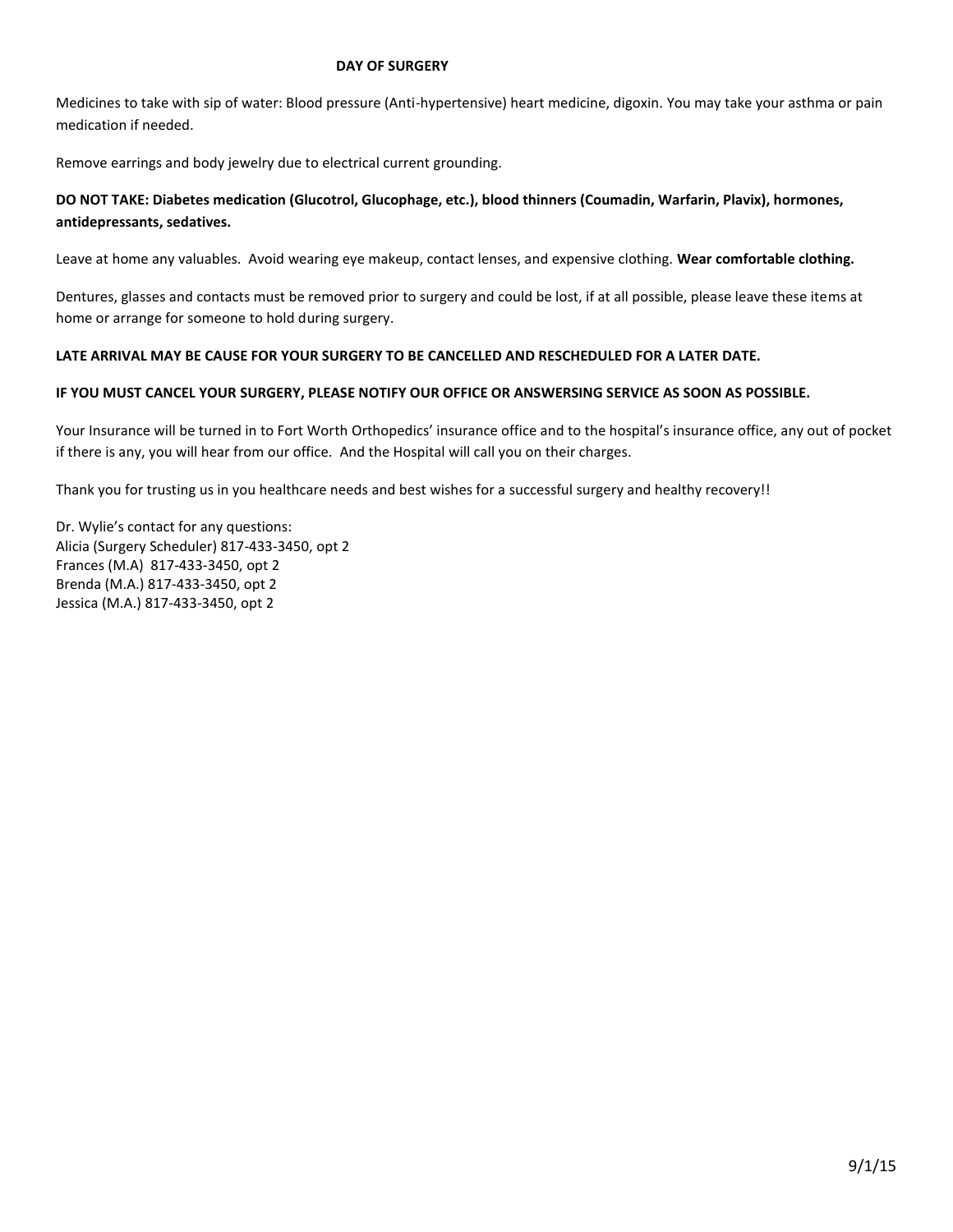# **POST OPERATIVE BACK FUSION ACTIVITY SCHEDULE**

Below are basic guidelines not to be exceeded

| Week 1             | Limit standing to 30 minutes                                         |
|--------------------|----------------------------------------------------------------------|
|                    | Recliners can be used as tolerated                                   |
|                    | Walk six times per day for 15 minutes, as tolerated                  |
|                    | Lifting limit of 5 pounds or no heavier than a gallon of milk        |
| Week 2             | Limit sitting to 30 minutes at one time                              |
|                    | Walk six times per day for 15 minutes, as tolerated                  |
|                    | Lifting limit of 10 pounds                                           |
|                    | You may begin to drive if cleared by Dr. Wylie                       |
| Week 3             | You may sit as long as tolerated but no more than 45 minutes         |
|                    | Walk six times per day for 20 minutes                                |
|                    | Lifting limit of 15 pounds                                           |
|                    | Formal physical therapy or home exercises as instrusted by Dr. Wylie |
| Week 4             | Walk six times per day for 20 minutes                                |
|                    | Lifting limit of 20 pounds                                           |
|                    | You may ride a stationary bike, if available                         |
| Week 5             | Walking as tolerated                                                 |
|                    | Lifting limit of 20 pounds                                           |
| Week 6             | Lifting limit up to 20 pound                                         |
|                    |                                                                      |
| Week 7             | Continue strenthening, stretching and home exercise program          |
|                    | Lifting limit of up to 20 pounds                                     |
| Week 8             | Lifting limit of 30 pounds                                           |
|                    | Walking as tolerated                                                 |
|                    | Continue exercise program                                            |
| <b>Week 9-12</b>   | Lifting limit of 30 pounds                                           |
|                    | Continue walking                                                     |
|                    | Continue exercise program                                            |
| <b>Week 13-16</b>  | Lifting limit of 40 pounds or as instructed                          |
|                    |                                                                      |
| <b>Weeks 17-20</b> | Lifting limit of 40 pounds or as instructed                          |
|                    | Activities as tolerated                                              |
|                    | Home exercise program                                                |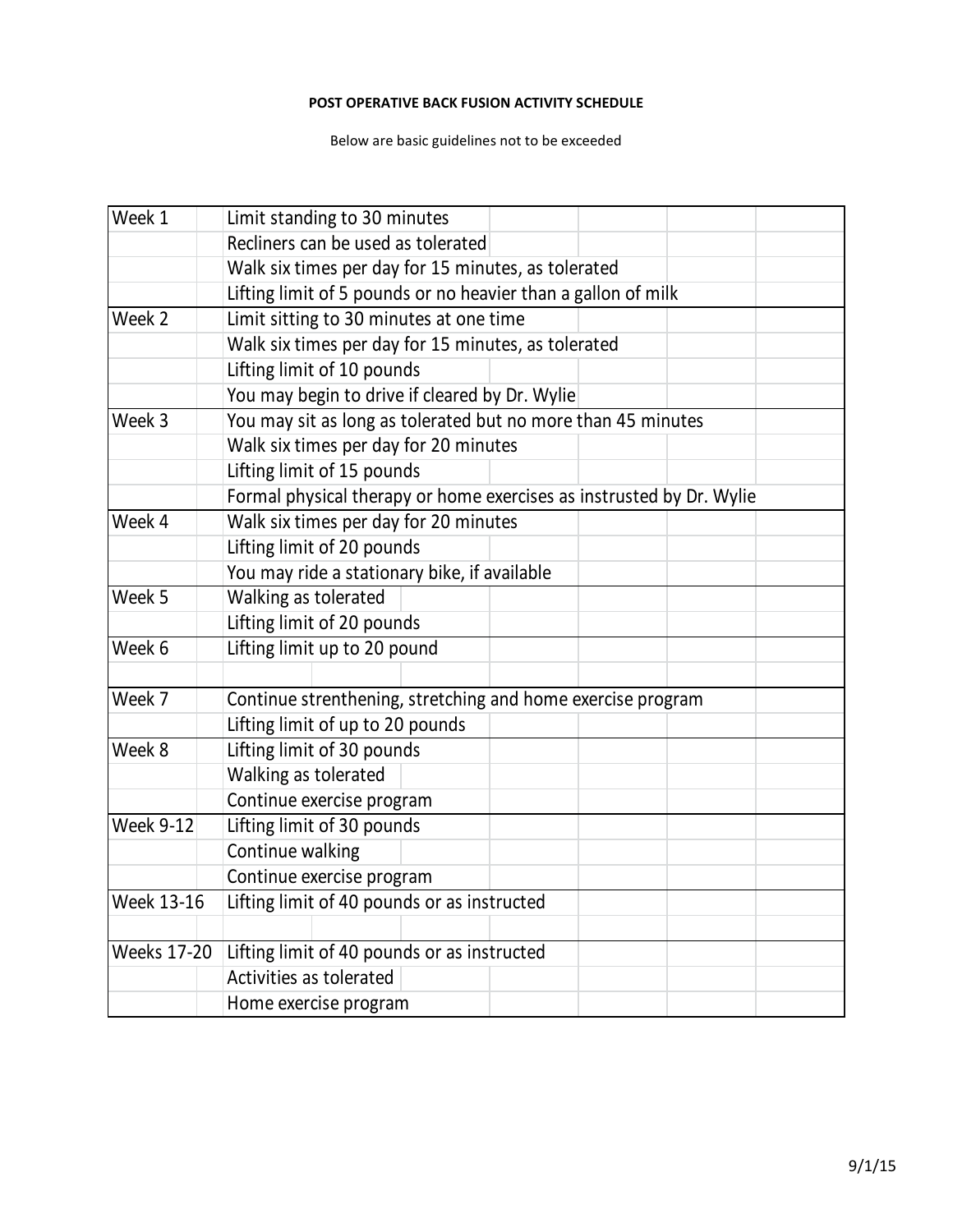# **Post-Operative back instructions**

- **DRESSING**  You need to change your dressing each day for 1 to 5 days until the wound is dry. Sterile gauze pad (4x4's) and paper tape is recommended. When the wound is dry, no dressing is needed. For the first couple of days, you may have a small amount of drainage on your dressing from the drain site. This should stop in 48 to 72 hours – if this continues please contact Dr. Wylie.
- **WOUND CARE** Your wound is closed with staples and/or sutures that will need to be removed at approximately 10 to 21 days postoperatively. These will be removed at your first appointment after surgery.
- **INFECTION**  You have been given antibiotics intravenously and after surgery to prevent infection. If your wound becomes reddened or you notice increased drainage, please call Dr. Wylie. If you note fever greater than 101.5 degrees or chills, these could be signs of infection and you should contact Dr. Wylie.
- **SHOWERING**  showering is permitted after the drains are removed (1-2 days). Gently pat the area dry with a towel after showering. You should not soak your wound in a bath tub or hot tub until after your first visit with Dr. Wylie.
- **PHYSICAL THERAPY** This will begin 3 to 8 weeks after your surgery. Dr. Wylie will see you back before initiating the back exercise program and/or aqua therapy.
- **PAIN**  You will still experience some back and/or leg pain after your surgery. This is normal and results from swelling and irritation from the surgery. You will find that as your activity level increases, you may have an increase in your symptoms. If this does occur, you should decrease your activity level slightly to make yourself feel more comfortable. You may use ice on your back as needed to help with pain and swelling after staple removal. It normally takes 12 weeks for the bone to begin fusing together and a completely solid fusion can take as long as 6 to 12 months.
- **NUMBNESS –** Numbness in your legs may persist and is sometimes slightly worse after your surgery due to local irritation. This may be the last symptom to improve and it may take several weeks to several months for you to note improvement. Any numbness near the rectum or between the legs should be reported immediately to Dr. Wylie.
- **STRENGTH**  If you have previously lost strength in your legs, this will take time to improve. Physical therapy will be started at the appropriate time to help you regain your strength.
- **MEDICATIONS** Dr. Wylie has given you pain medicine to take as directed, usually at the preoperative appointment. In addition, you may receive muscle relaxants to take for muscle spasms. You should not drink alcohol or drive when taking these medications. If you should have any questions or concerns regarding your medications, please call Dr. Wylie. **If you are in need of more pain medication, please have your pharmacy call/fax us during office hours.**
- Your records are not available after 5:00 pm weekdays or on weekends. Prescriptions **cannot** be filled by the on call physician. If you have been given antibiotics after surgery, make sure you take them until they are completely gone.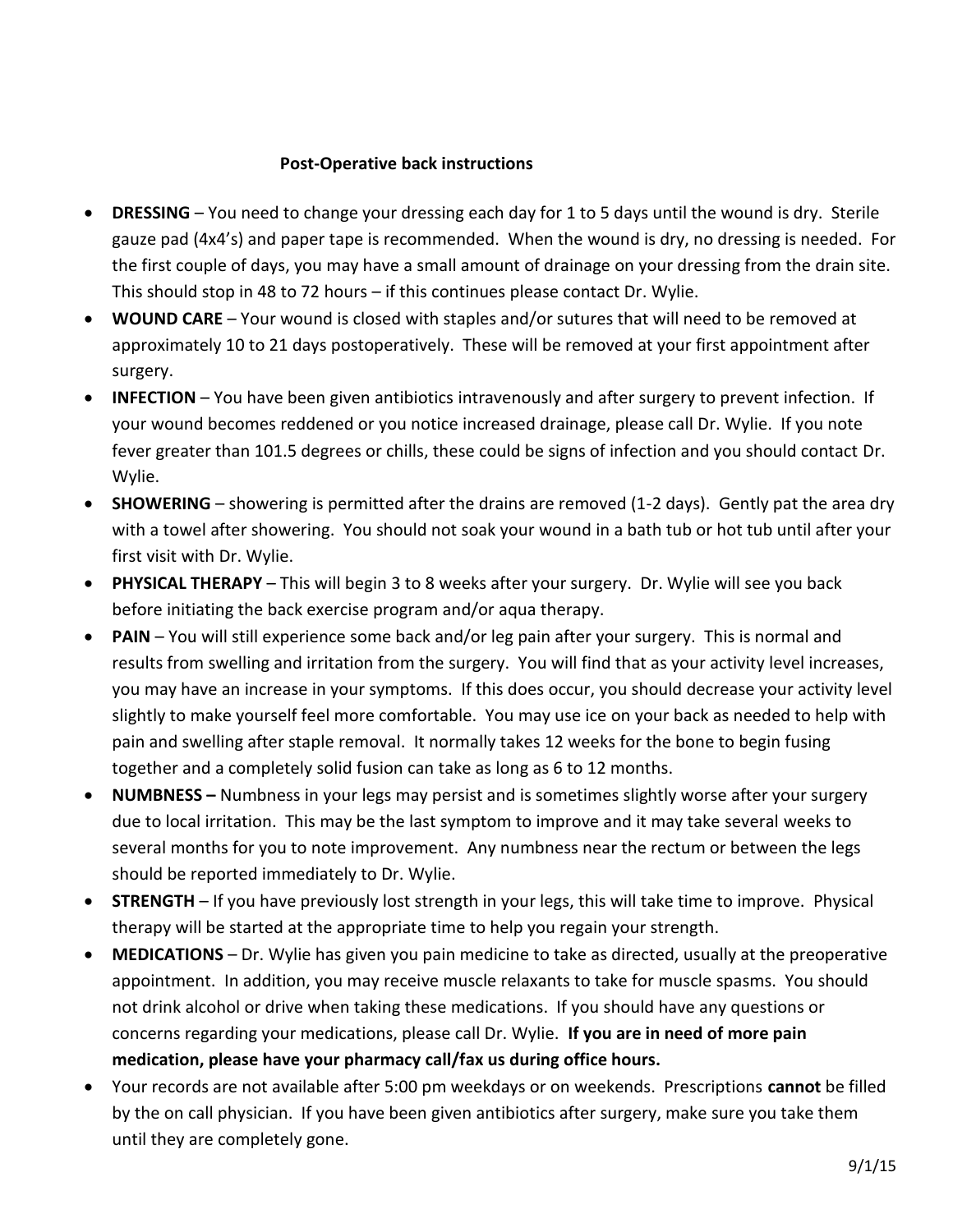- **SMOKING** Studies show nicotine in the bloodstream inhibits the body's ability to fuse or heal bone. Smoking, chewing tobacco or wearing a nicotine patch can adversely affect the healing of your bone fusion. It is **MANATORY** that you do not smoke or use any products containing nicotine after surgery to ensure a successful outcome. A failed fusion from using nicotine products may cause even more back pain than the original problem for which you had surgery.
- **DRIVING**  You may begin to drive approximately 2 to 8 weeks after surgery after evaluation by Dr. Wylie. You should feel comfortable with your ability to drive before doing so and be off pain medications and muscle relaxers.
- **WORK** normally, you will be off work for 2 to 4 months after your surgery before returning to light duty. This will depend on the type of work you are doing and the type of surgery. If you do heavy lifting, it may take longer for you to return to work. If modified work is available, you may be released to light duty before you return to regular work.
- **BRACE** If a back brace was given to you for after surgery, it is very important that you wear it to help with the healing of your bone fusion. It is usually recommended that you wear your brave when you are in the sitting or standing position. It can be removed at night while you are in bed, unless instructed otherwise by Dr. Wylie. If you do need to get up at night, you will not need to wear your brace. The brave can be adjusted so that it is comfortable for you. The brave is usually worn for 2 to 6 months after surgery.
- **HEALING** Fusion heal over variable periods of time averaging from 3 to 6 months. The fusion will continue to solidify for up to 1 year after the date of surgery.
- **BURSITIS**  It is common to experience hip pain after surgery due to stretching of the iliotibial band. This is often treated with a steroid injection.

**If you have any questions or problems after your surgery, do not hesitate to call Dr. Wylie. He can be reached at 817-433-3450. For emergency needs outside office hours please call our office and the answering service will have the physician on call contact you.**